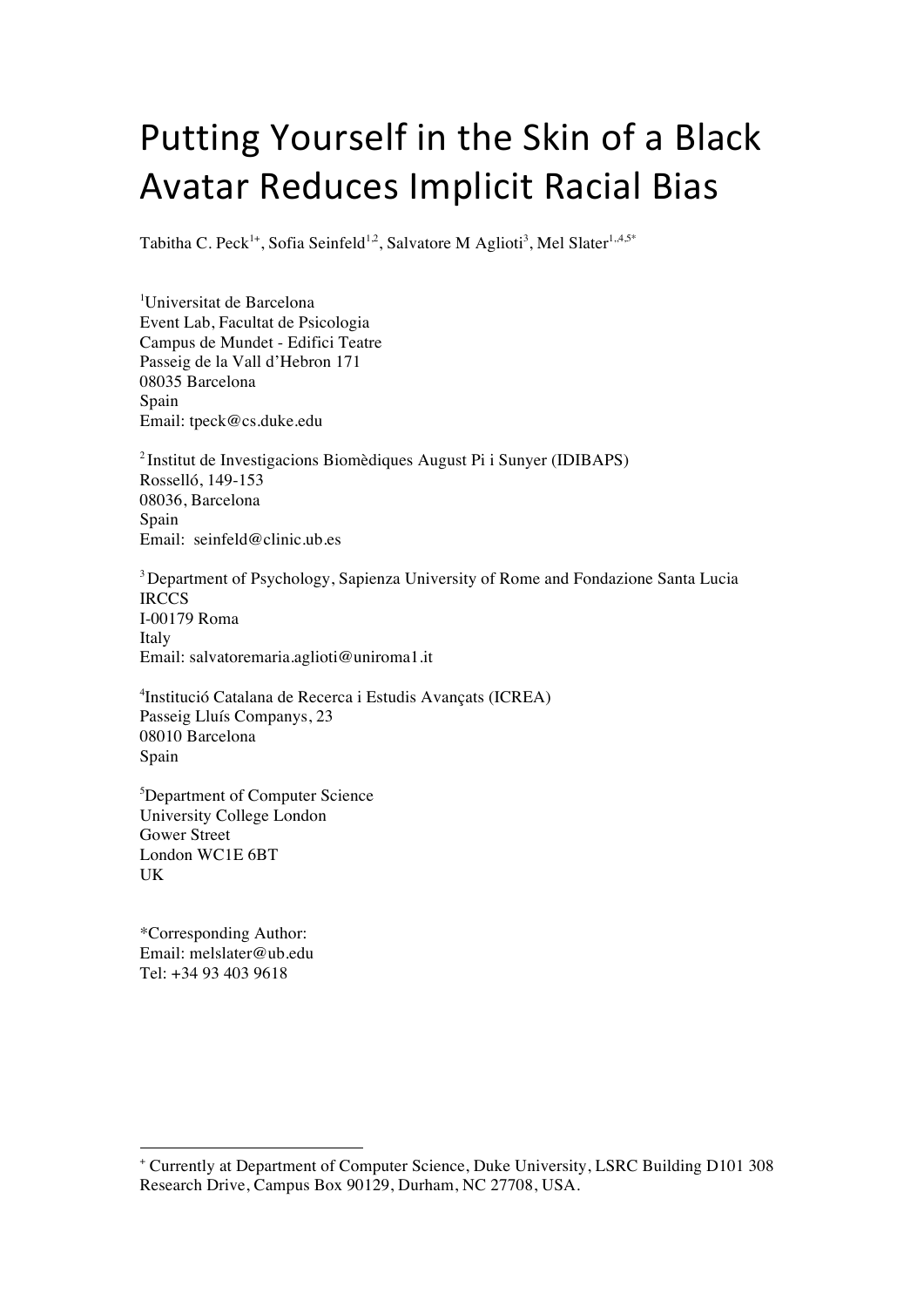## **Abstract**

Although it has been shown that immersive virtual reality (IVR) can be used to induce illusions of ownership over a virtual body (VB), information on whether this changes implicit interpersonal attitudes is meager. Here we demonstrate that embodiment of light-skinned participants in a dark-skinned VB significantly reduced implicit racial bias against darkskinned people, in contrast to embodiment in light-skinned, purple-skinned or with no VB. 60 females participated in this between-groups experiment, with a VB substituting their own, with full-body visuomotor synchrony, reflected also in a virtual mirror. A racial Implicit Association Test (IAT) was administered at least three days prior to the experiment, and immediately after the IVR exposure. The change from pre- to post-experience IAT scores suggests that the dark-skinned embodied condition decreased implicit racial bias more than the other conditions. Thus, embodiment may change negative interpersonal attitudes and thus represent a powerful tool for exploring such fundamental psychological and societal phenomena.

#### **Keywords**

Racial bias, Implicit Association Test, IAT, virtual reality, virtual environment, body ownership, embodiment

#### **1. Introduction**

There is mounting evidence that virtual reality techniques can be used to produce a strong ownership illusion over a virtual body (Ehrsson, 2007; Lenggenhager, Tadi, Metzinger, & Blanke, 2007; Petkova & Ehrsson, 2008) even when there are radical changes in comparison to the true body (Kilteni, Normand, Sanchez Vives, & Slater 2012; Normand, Giannopoulos, Spanlang, & Slater, 2011; van der Hoort, Guterstam, & Ehrsson, 2011). However, information as to whether transformation in body representation can change interpersonal attitudes is meager. There is some evidence that virtual alteration of age through embodiment in an elderly person can reduce negative stereotypes toward the elderly (Yee & Bailenson, 2007) and also that embodying men in a female child virtual body produces a strong physiological response when the child is placed in a threatening situation (Slater, Spanlang, Sanchez-Vives, & Blanke, 2010).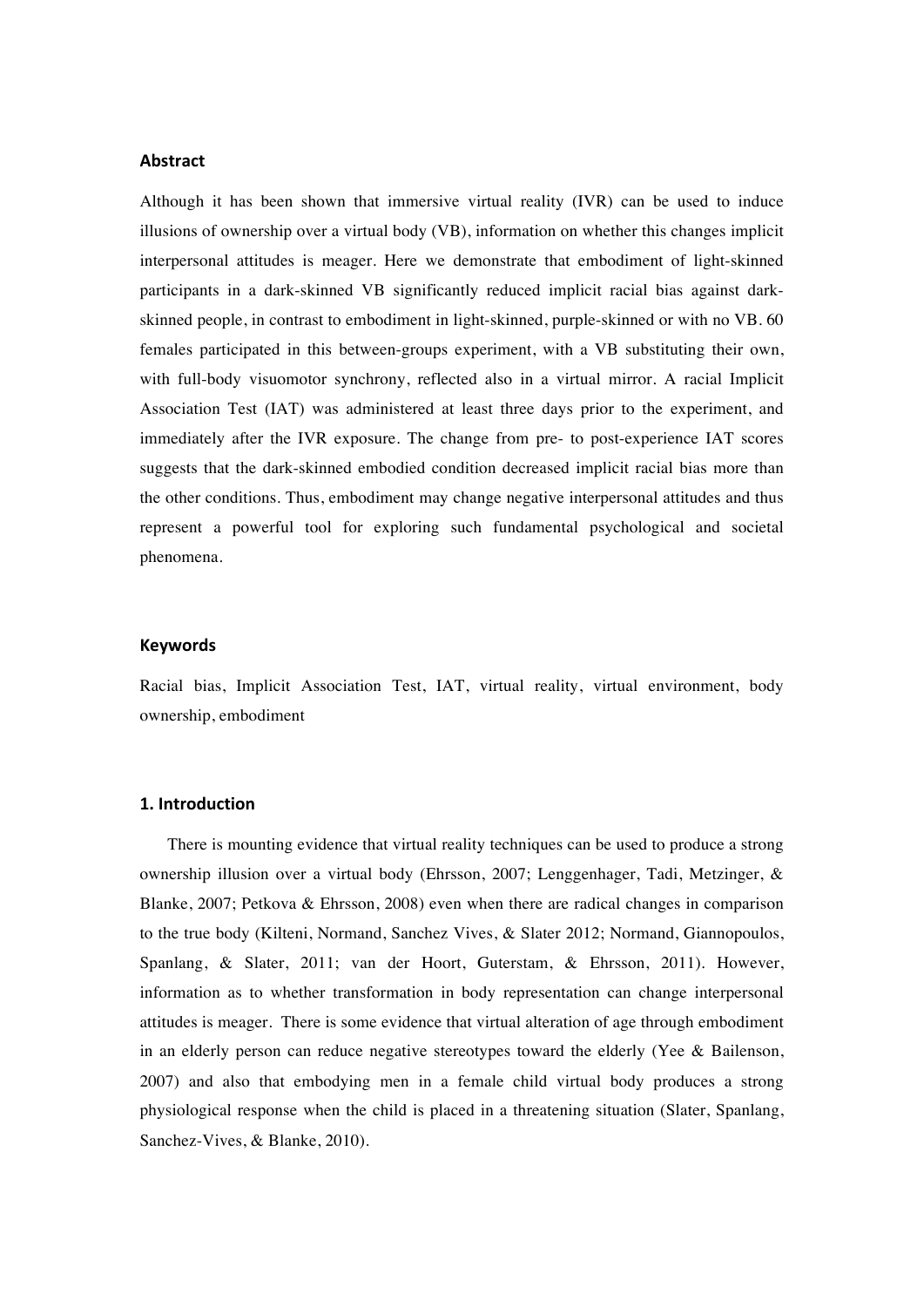Our specific concern here is the hostility toward 'out-groups' that seems to be present in all human cultures. Hostility towards racial out-groups in particular seems so ingrained in human nature that it is at play even when interacting with virtual characters. It has been shown, for example, that people are less likely to help black avatars (Eastwick & Gardner, 2009) and show more aggression toward them than white avatars (McCall, Blascovich, Young, & Persky, 2009).

Encoding people by race may be a reversible by product of human evolution used to detect coalitional alliances (Kurzban, Tooby, & Cosmides, 2001). This carries the remarkable implication that racism might be overcome in a number of circumstances. For example, evidence has suggested that the sensation of ownership over a black rubber arm by White subjects may be associated with a change in implicit racial bias (Farmer, Tajadura-Jimenez,  $\&$ Tsakiris, 2012; Maister, Sebanz, Knoblich, & Tsakiris, 2013). Further, it has been shown that constructing artificially a mixed-race coalitional alliance with still photographs that depicted members of two teams, led to enhanced positive automatic evaluation of Black in-group (same team) members by White in-group members in the absence of any effect on White participant views of Black out-group (other team) members (Kurzban, et al., 2001; Van Bavel & Cunningham, 2009).

Immersive Virtual Reality (IVR) provides a powerful tool for potentially placing people into a different 'coalition', here specifically race, by changing the form of their body representation. This is achieved by a setup that we refer to as 'virtual embodiment'. The participants wear a wide field-of-view head tracked head mounted display. When they look down towards themselves in the VR they would see a programmed virtual body (VB) substituting their own real body. They would also see this body when looking at their (geometrically correct) reflection in a virtual mirror. Additionally, participants wear a bodytracking suit that provides real-time motion capture. So as they move their real body they would see their VB move synchronously. By embodying participants in bodies of different skin color we sought to determine whether (i) we could induce a body-ownership illusion in a differently raced avatar, and (ii) whether the body-ownership illusion could reduce negative implicit responses toward that other race.

#### **2. Materials and Methods**

### **2.1 Experimental Design**

The experiment reported in this paper was a between-groups design including 60 lightskinned female participants of Spanish origin recruited from the same population of female students at the University of Barcelona, none of whom had any connection with our laboratories. They were distributed arbitrarily into 4 conditions of 15 each: (EL) embodied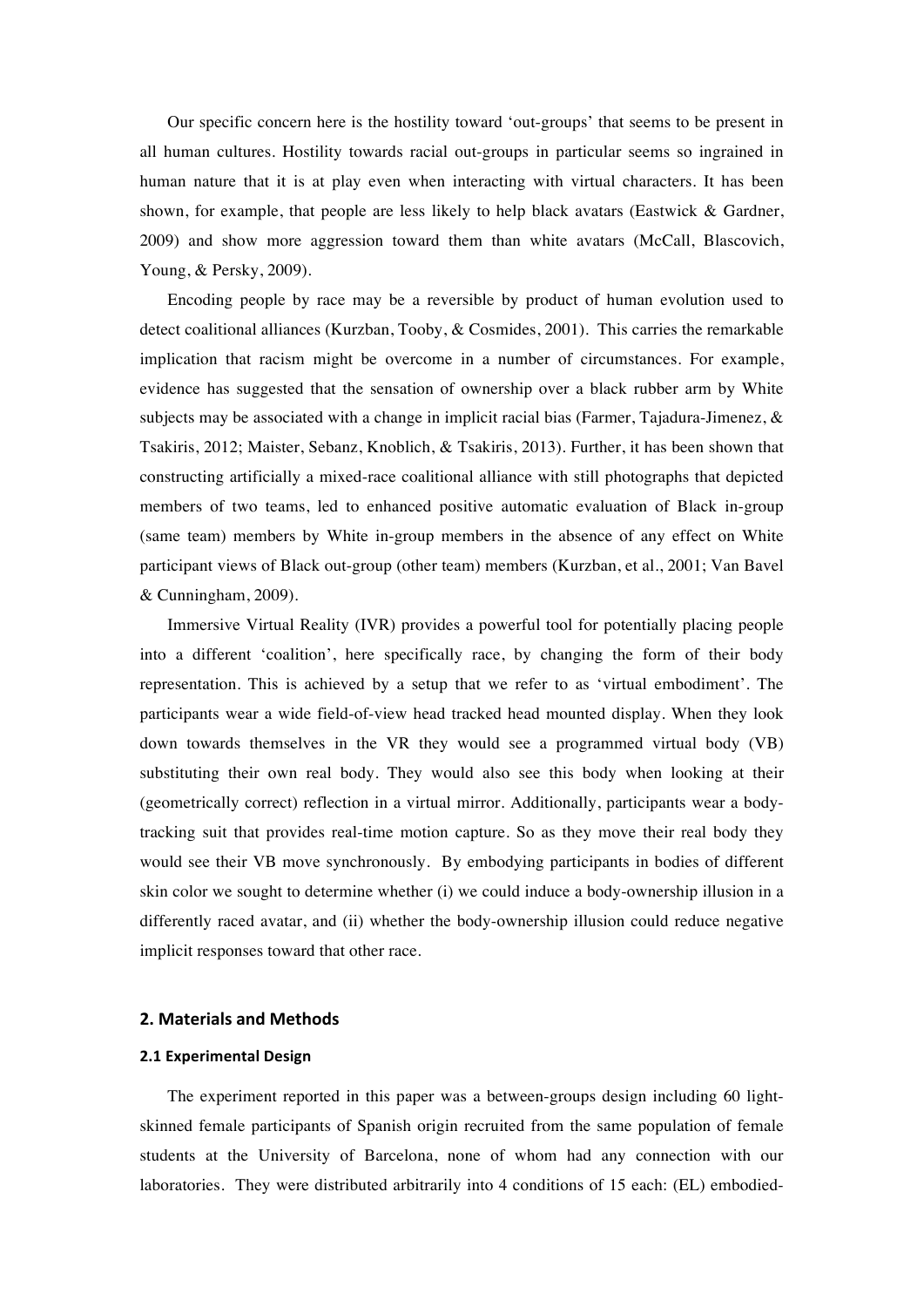light or (ED) embodied-dark or (ND) non-embodied-dark or (EA) embodied-alien. Specifically (see Fig. 1),

- Embodied-Light-Skinned (EL) Here participants were embodied in a light-skinned virtual body (VB). Embodiment was achieved through visual-motor synchrony between the real and VB that could be seen either directly when looking towards the own body, and in a reflection in a virtual mirror.
- Embodied-Dark-Skinned (ED) This was identical to the previous one except that the VB was dark-skinned.
- Non-Embodied Dark-Skinned (ND) In this case there was no VB substituting for the participant's own body, and the VB seen in the mirror, although in the geometrically correct place and of size to be a mirror reflection, moved asynchronously with respect to the participant's movements. The body seen in the mirror was dark-skinned.
- Embodied-Alien-Skinned (EA). Here the virtual body was colored in a bright medium toned purple color that was alien and unnatural for people. We also refer to the skin color as purple.

In each condition participants experienced the same events always from the same visual perspective. We included the last condition it order to check whether any effects we might find were specifically due to the effect of the dark-skinned color (i.e., different human race), or only because it was different (not specifically related to race).

#### **2.2 Procedures**

On a first visit to the laboratory participants completed an Implicit Association Test (IAT) (Greenwald, McGhee, & Schwartz, 1998) on a laptop and the results were recorded (variable *preIAT*). After a period of at least three days they returned for the main experiment. They put on a wide field-of-view, stereo head-tracked head-mounted display through which they would find themselves in the center of a 14m by 3m long hallway with a mirror on one wall. For those in the embodied conditions (EL, ED, EA) the scene included a virtual body that substituted their own viewed from first person perspective (1PP). Additionally, they wore a motion capture suit so that when they moved their real body, the VB moved correspondingly in real-time. They saw their VB when looking directly down at themselves toward their real (but unseen) body, and also when looking in the virtual mirror. Those in the non-embodied (ND) condition wore the same equipment, and saw the same environment and events, from the same viewpoint and perspective, including a dark-skinned body in the virtual mirror at the correct place to represent a mirror reflection. For these participants there was no VB that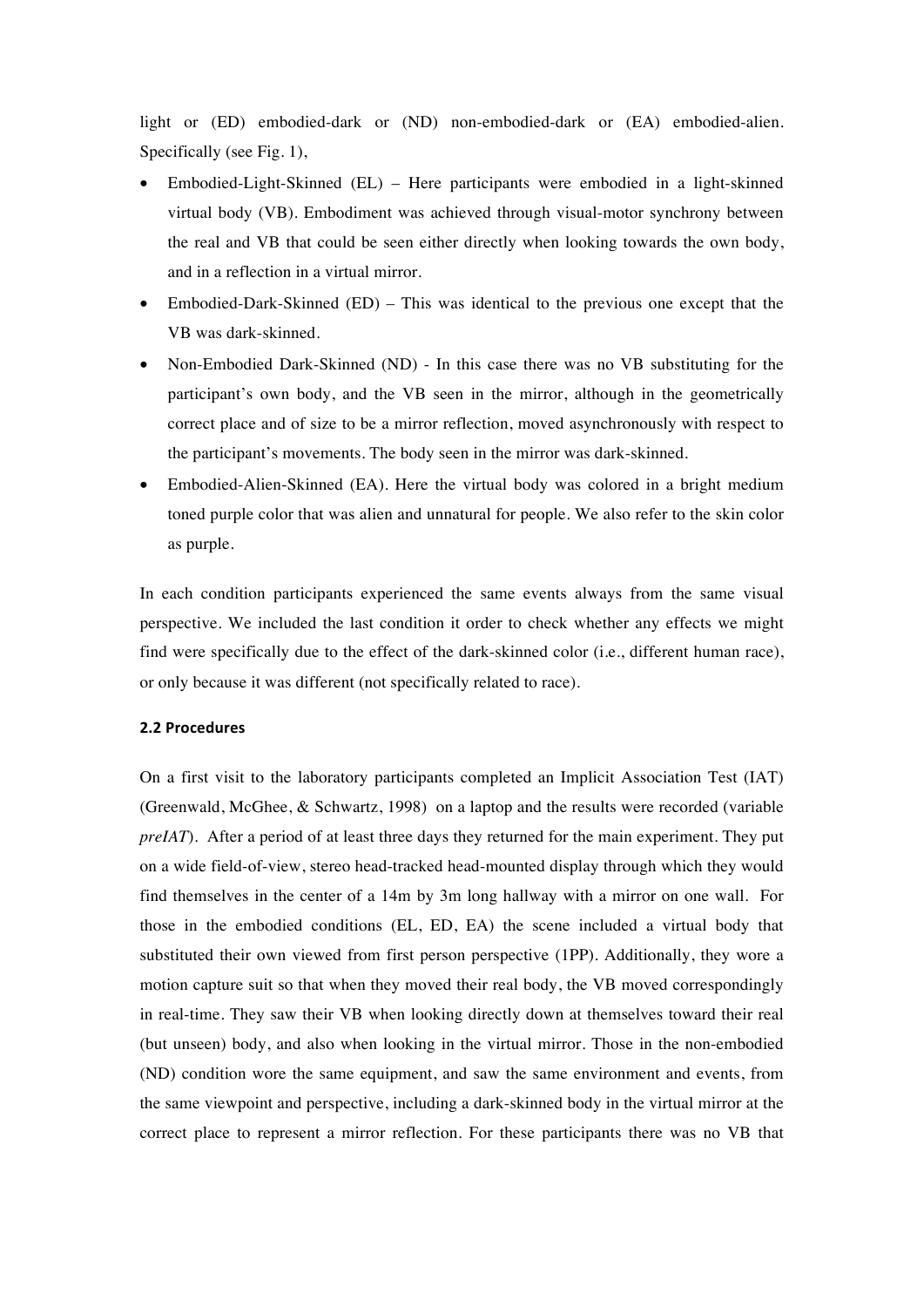substituted their own body, and the mirror body moved independently of their own movements.

There was a 5-minute *embodiment phase* where participants in all experimental conditions were asked to look around the environment, look in the mirror, explore and move their virtual body, and describe their surroundings and body. This was followed by a 6.5 minute *approach phase* when 12 virtual human female characters (6 light and 6 dark-skinned) walked past them one by one, either to the right or left.

Finally the IAT was administered in the HMD using all female faces of the same type as the avatars created for the virtual environment, and the same as those used in the initial administration of the IAT. We call the results of this the *postIAT* variable. Participants then took off the HMD and completed a questionnaire about their experience (Table 1) including questions about the level of subjective body ownership (*mybody*), how nervous they were when the virtual characters approached them (*nervous*), and an explicit racial bias questionnaire. The scenario and equipment is illustrated in Fig. 1 and Supplementary Video S1.

#### **2.3 Equipment**

For the virtual reality session participants were fitted with a stereo NVIS nVisor SX111 headmounted display (HMD). This has dual SXGA displays with 76**°**H×64**°**V degrees field of view (FOV) per eye, totaling a wide field-of-view of 111**°** horizontal and 60º vertical, with a resolution of 1280×1024 per eye displayed at 60Hz. Head tracking was performed by a 6- DOF Intersense IS-900 device.

The participants wore a tight fitting Velcro suit that had retro-reflective markers attached that enabled whole body tracking. The marker-based infrared tracking system was a 12 camera Optitrack system from Naturalpoint<sup>1</sup> that could track a volume of approximately 2.5m width  $\times$  2.5m length  $\times$  3m height. 2D marker information was transferred from the cameras via USB to the NaturalPoint Arena motion capture software in which participant's dynamic skeletal configurations were reconstructed. The movements are reconstructed at 100 Hz with millimeter accuracy. From Arena the skeletal motion data was streamed to a hardware accelerated character animation system via the NatNet protocol. The skeletal motion data was then mapped so that the Avatar posture matched that of our participant to a good degree. The software used was XVR for the overall virtual reality system (Tecchia, et al., 2010), and HALCA for the character animation (Gillies & Spanlang, 2010).

<sup>&</sup>lt;sup>1</sup> http://www.naturalpoint.com/optitrack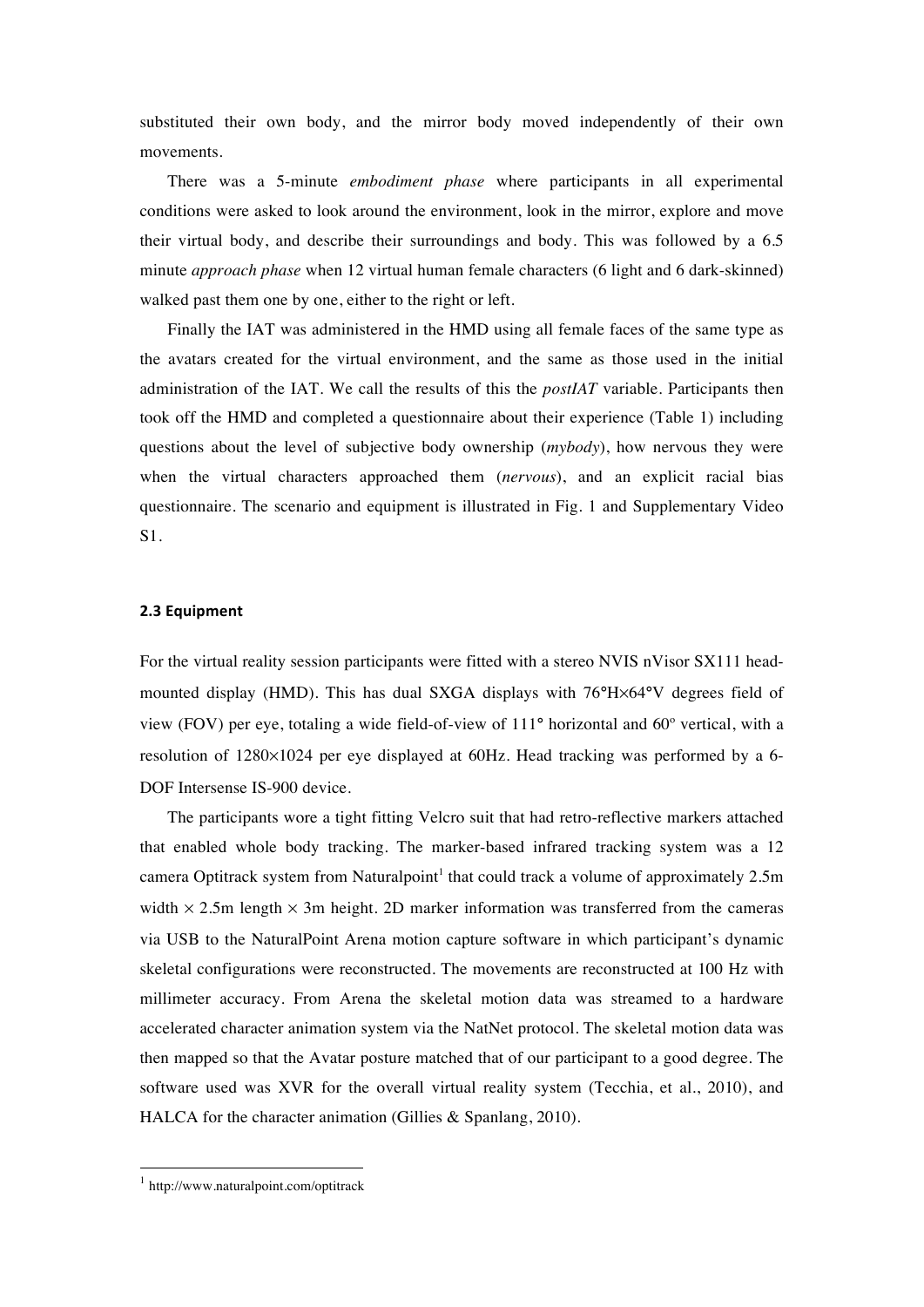#### **2.4 Response Variables**

#### *2.4.1 Racial Implicit Association Test*

Participants' implicit racial bias was calculated by the administration of a racial IAT (Greenwald, McGhee et al. 1998) twice, one at the first visit to the laboratory and the second immediately after completion of the virtual reality scenario, but while still wearing the HMD.

A racial IAT measures bias by requiring people to quickly categorize faces (black or white) and words (positive or negative) into groups. Implicit bias is calculated from the differences in speed and accuracy between categorizing (white faces, positive words) and (black faces, negative words) compared to (black faces, positive words) and (white faces, negative words). All IAT scores were calculated using the method described in (Greenwald, Nosek, & Banaji, 2003) which results in a smaller correlation between repeated test scores compared to previous IAT calculations. Repeat IAT scores are known to decrease (Greenwald & Nosek, 2001); therefore we expected to see a small reduction on the average in the second measurement. The IAT scores are dimensionless, but they are a summary measure of the differential reaction times and accuracy of detection for the categorizations above. Higher IAT is interpreted as greater racial bias, that is, longer reaction times and greater inaccuracies in categorizing black faces with positive words and white faces with negative words than black faces with negative and white faces with positive words. It should be noted that the procedures for producing the final scores were carried out independently by two different investigators for cross validation.

Our interest focused primarily on the difference between the post- and pre-IAT scores, i.e., Δ*IAT = postIAT - preIAT*. Our hypothesis was that mean Δ*IAT* would show a greater decrease for the participants in ED condition than in the other conditions, where a greater IAT score means greater racial bias against dark-skinned people.

#### *2.4.2 Post Experience Questionnaire*

After participants had removed the HMD they were asked to complete the questionnaire shown in Table 1. This included 6 statements answered on a 1-5 scale, where 1 meant least and 5 greatest agreement. The four most important questions were Q1 (*mybody*) assessing the extent of body ownership, Q3 (*control*) referring to the sensation of agency or *control* over the virtual body, and Q4 (*notme*) also assessing body ownership. Q2 (*nervous*) was a simple way to assess the positive or negative affect associated with the experience of the avatars walking by. The remaining questions were 'filler' questions.

Participants also completed an explicit racial bias questionnaire based on the questionnaire used in (Avenanti, Sirigu, & Aglioti, 2010) adapted for Spain and shown in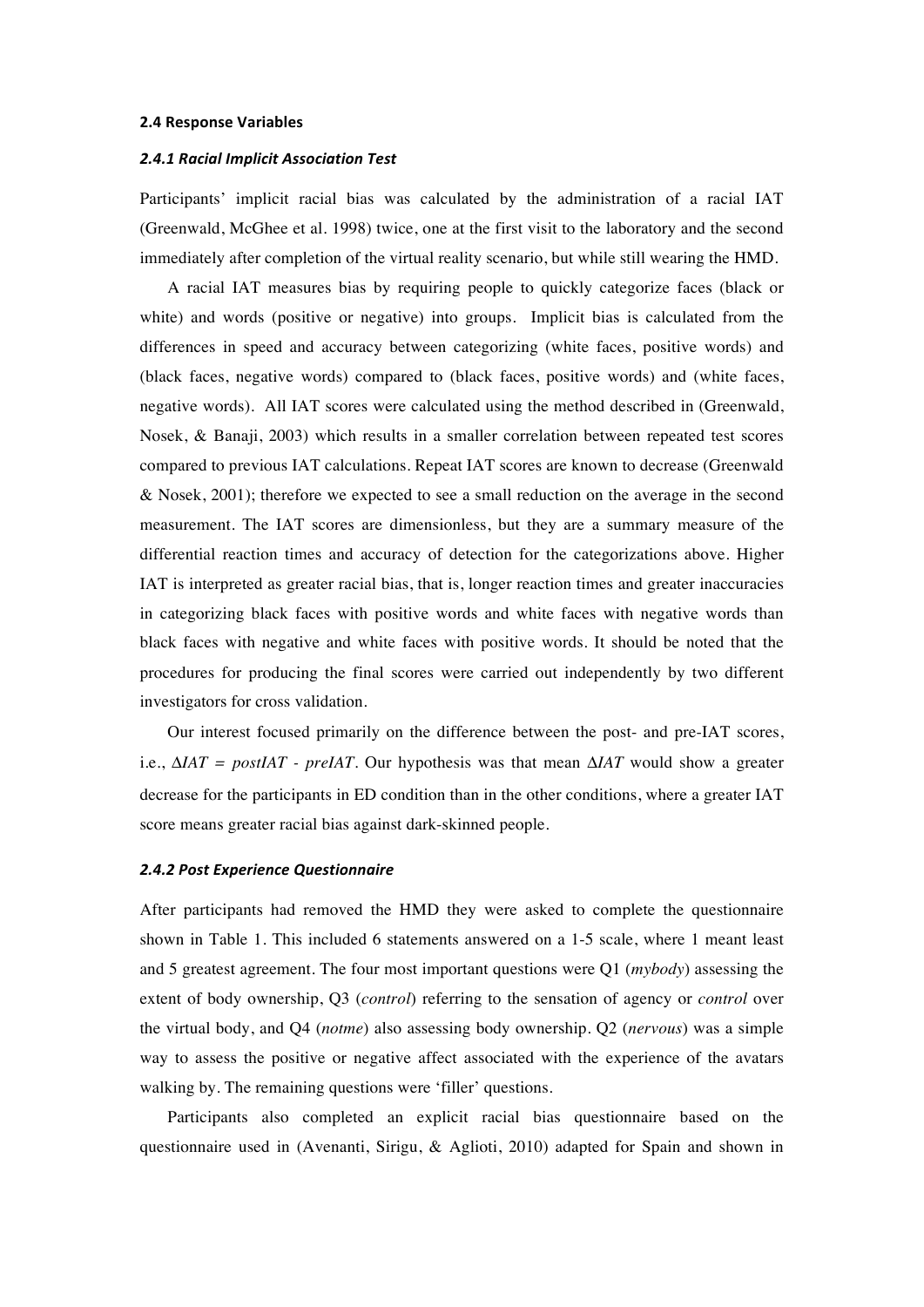Table S1. Each question was scored with a Yes or No answer, and the result of the questionnaire was the sum of these responses.

## **3. Results**

#### **3.1 Questionnaire Results**

The question on *control* (Q3) can be considered as a consistency check, since it was in fact the case that in the embodied conditions the participant could control the body and in the non-embodied condition they could not. The proportions that scored at least 4 out of the maximum of 5 on *control* were 13/15 (EL), 12/15 (ED), 3/15 (ND) and 15/15 (EA).

The embodiment procedure turned out to be effective with respect to the illusion of body ownership. The scores on ownership with respect to the avatar were significantly lower in the non-embodied (ND) compared to the three embodied conditions (ED, EW and EA), which in turn did not differ from one another.

The two questions that relate to body ownership in Table 1 are Q1 (*mybody*) affirming body ownership and Q4 (*notme*) denying it. We can combine the scores on these two variables by taking  $(Q1 + 6 - Q4)/2$  to obtain an overall score. Fig. 2 shows the means and standard errors of the resulting variable. Analysis of variance between the four conditions shows a significant difference between the means  $(F(3,56) = 4.86, P = 0.0045, R^2 = 0.21)$ . The residual errors of the fit are compatible with normality (Shapiro-Wilk  $P = 0.27$ ). Multiple pair-wise comparisons (Duncan's method) with an overall 5% level of significance shows that ND is significantly less than each of the others, but that there is no significant difference between any of ED, EL, EA as suggested by Fig. 2. An alternative more detailed analysis of the questionnaire responses is given in Supplementary Text S2.

#### **3.2 Racial Bias**

As expected on the basis of previous literature (Avenanti, et al., 2010), an explicit measure of racial bias resulted in very low scores. Of the 7 questions (with yes/no answers, yes indicating more bias) shown in Supplementary Table S1, the median number of 'yes' answers was 0 with interquartile range (IQR) 1.

The mean *preIAT* scores were similar across the four conditions (Supplementary Text S2.2, Fig. S2). The means and standard errors of Δ*IAT* are shown in Fig. 3. There is a striking difference between the mean ED and the others, in line with our hypothesis. However, it can also be seen that the variance for EA is very large and the variance ratio of ED to EA is significantly different from 1 at  $P = 0.03$  (F = 0.30 on (14,14) d.f., two-sided, with both variables compatible with normality, Shapiro-Wilk  $P = 0.10$  for ED and 0.66 for EA). The high variance of EA indicates that a prediction of Δ*IAT* for someone in this condition has far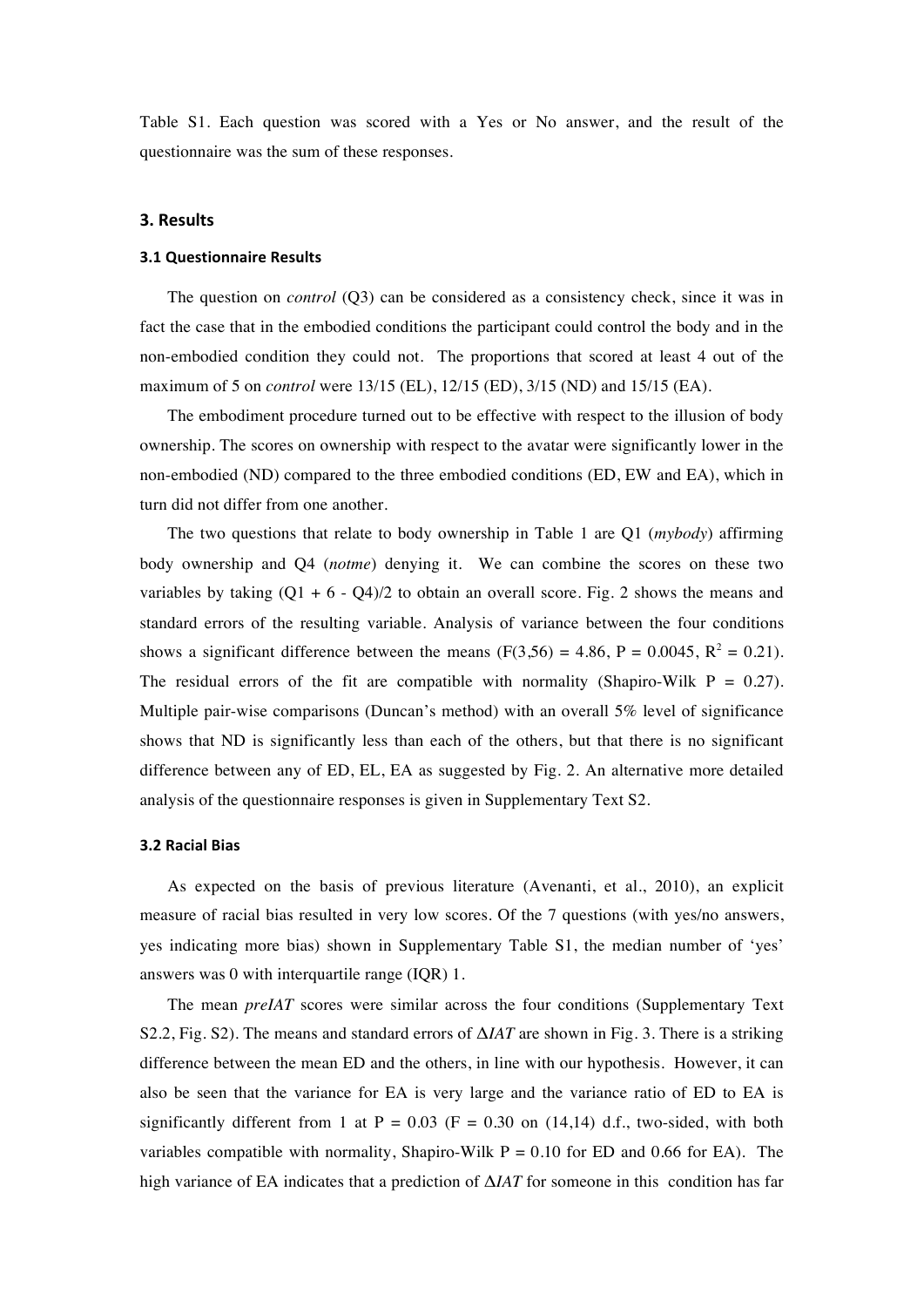greater uncertainty attached to it than a prediction for the ED condition, where it would be a safe bet that  $\Delta IAT < 0$ .

The questionnaire response *nervous* unexpectedly played an important role in the results since the greater the degree of nervousness the more likely that *postIAT* would be less than *preIAT*. Fig. 4 shows this in the scatter plots of Δ*IAT* against *nervous*, suggesting a negative association in all the conditions except EL.

Now we compare Δ*IAT* between EL and ED. One way ANOVA indicates that the means are significantly different  $(F(1,28) = 5.01, P = 0.033, \eta^2 = R^2 = 0.15$ , SW test for normality of residuals  $P = 0.06$ ). Including also *nervous* as a covariate there is a significant interaction term, which can also be seen in Fig. 4a,b (F(1,26) = 4.38, P = 0.046, partial  $\eta^2 = 0.15$ , R<sup>2</sup> = 0.33, SW P = 0.49). Estimating the marginal (over *nervous*) means then gives for EL mean  $\pm$ S.E.:  $0.049 \pm 0.064$  (P = 0.44) and for ED -0.187  $\pm 0.061$  (P = 0.002) and the confidence intervals for these two means slightly overlap (by 0.03) at the 95% level but not at the 93% level.

The difference between the means of ED and ND is not significant (ANOVA  $F(1,28) =$ 1.46,  $P = 0.24$ ) but when the covariate *nervous* is introduced then there is a dramatic change.  $R^2 = 0.37$ , the coefficient of *nervous* is negative (F(1,27) = 13.74, P = 0.001, partial  $\eta^2 = 0.34$ ) and ED has a significantly lower intercept than ND (F(1,27) = 5.79, P = 0.023) (SW P = 0.44, partial  $\eta^2$  = 0.18). Again looking at the marginal mean estimates, for ED:  $-0.168 \pm 0.057$  (P = 0.003), and for ND: 0.028  $\pm$  0.057 (P = 0.617), but the two 95% confidence intervals for the means do slightly overlap (by a value of 0.03), but not at the  $91\%$ level.

Overall we find that those in the ED group tend to have a lower level of IAT after the exposure. Moreover, for ED, ND and EA groups the questionnaire response *nervous* is negatively associated with Δ*IAT*. Provided that the covariate *nervous* is taken into account, the hypothesis is supported: Δ*IAT* for ED is less than for the ND condition and the EL condition, and in comparison to the EA condition it has a significantly smaller variance (making comparison of the means not useful).

#### **4. Discussion**

A corollary to the issue of body ownership illusions is the extent to which virtual embodiment can change implicit biases such as racial prejudice, that are likely rooted in our personality and that can be modified only with great effort. Here we have demonstrated a whole body ownership illusion where IVR was used to enable people to step into the 'skin' of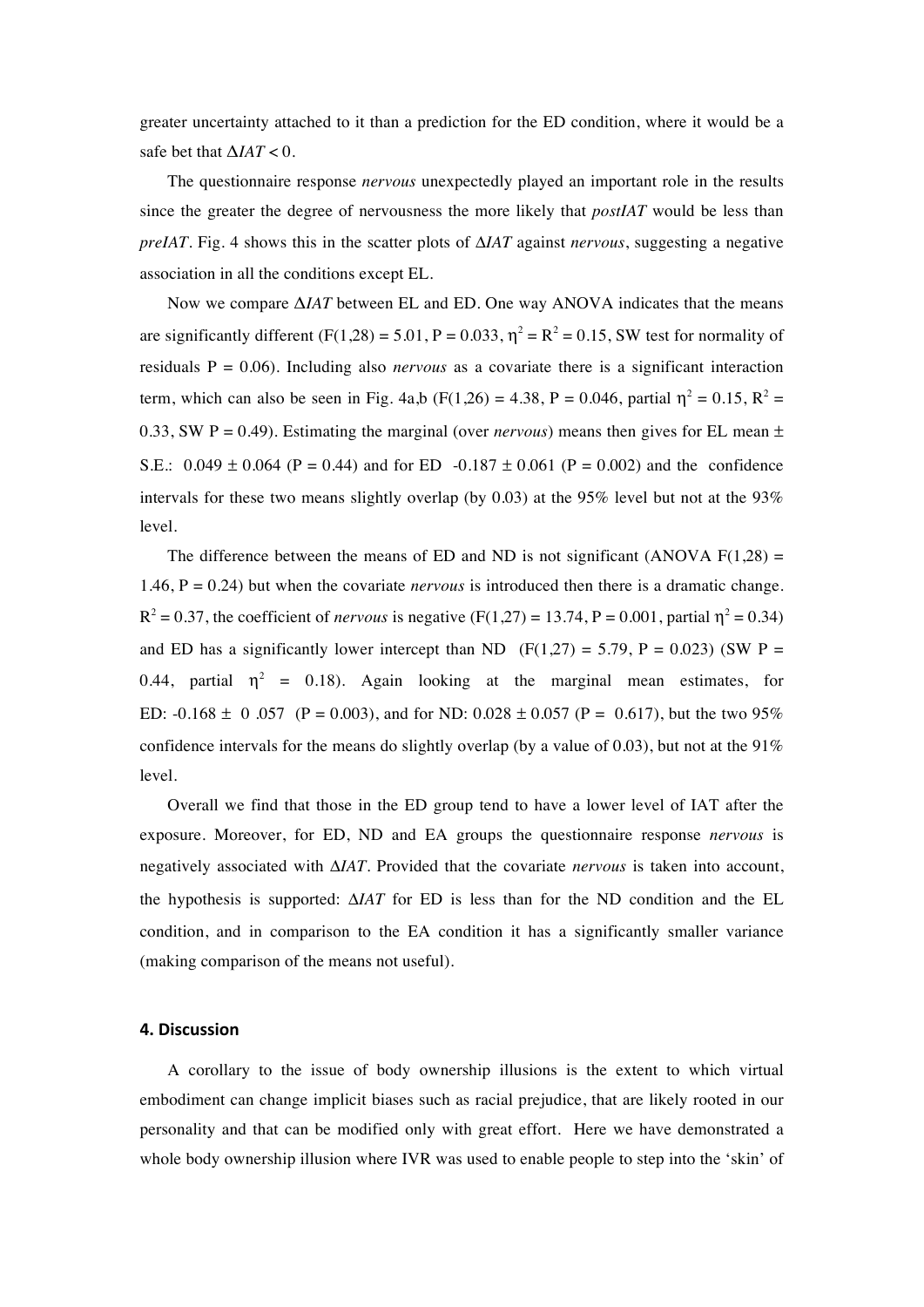a differently raced body. More importantly, we demonstrate that embodiment of light-skinned individuals in a dark-skinned virtual body at least temporarily reduces their implicit bias against people who are coded as out-group on the basis of the color of the skin. This effect appears to be specifically linked to racial bias since embodiment in an alien, purple skin virtual body towards which no stereotypes or prejudices can be automatically associated, did not result in the same response.

However, the results should be treated with caution, since the difference in the level of body ownership between the non-embodied (ND) and the embodied conditions  $(E^*)$  was significant but not great. It is possible that simply seeing the dark skinned avatar in the mirror, located at the correct place for a reflection, might have been enough to generate an illusion of body ownership. Moreover, although the most important comparison of Δ*IAT,* between ED and EL, was significant, other differences were mediated through the variable *nervous*.

Generally the variable *nervous* has figured prominently in our results. Indeed it could be the case that it is not embodiment in a dark-skinned VB per se that is responsible for the results but nervousness due to such embodiment. There is evidence to suggest that anxiety enhances aversive processing (Robinson, Charney, Overstreet, Vytal, & Grillon, 2012; Robinson, Letkiewicz, Overstreet, Ernst, & Grillon, 2011) so that one explanation for our results could be as follows: when people with racial bias are embodied in a dark-skinned body this makes them nervous, which then speeds up their responses, which therefore lowers the IAT score. However, this explanation appears not to hold. The partial correlation between  $\Delta IAT$  and *condition* (EL=0, ED=1) eliminating *nervous* is  $r = -0.47$  (P = 0.01). Similarly, the partial correlation between  $\Delta IAT$  and *condition* (ED=1, ND=2) is  $r = 0.42$  (P = 0.02).

The variable *nervous* ("I became nervous when the other avatars approached me") might simply reflect the impact of the scenario on the participants with nervousness acting as a surrogate for presence, the sensation of being in the virtual scenario (Sanchez-Vives & Slater, 2005). This could be the case since the virtual characters that walked by the participant clearly entered their proxemics intimate zone (Hall, 1969), and proxemics is known to operate in IVR (Bailenson, Blascovich, Beall, & Loomis, 2003; Llobera, Spanlang, Ruffini, & Slater, 2010). A hypothesis would be that the greater the presence, the more effective the experimental condition of embodiment in the dark-skinned VB, therefore leading to a reduction in racial bias scores. Hence it is possible that the underlying causal variable may be presence rather than nervousness itself, but we are not able to test this.

Our results expand previous work on the use of explicit strategies such as perspective taking or role-playing (Todd, Bodenhausen, & Galinsky, 2012; Todd, Bodenhausen, Richeson, & Galinsky, 2011), voluntary mimicry (Inzlicht, Gutsell, & Legault, 2012) or explicit non-verbal behavior (Castelli, Carraro, Pavan, Murelli, & Carraro, 2012), for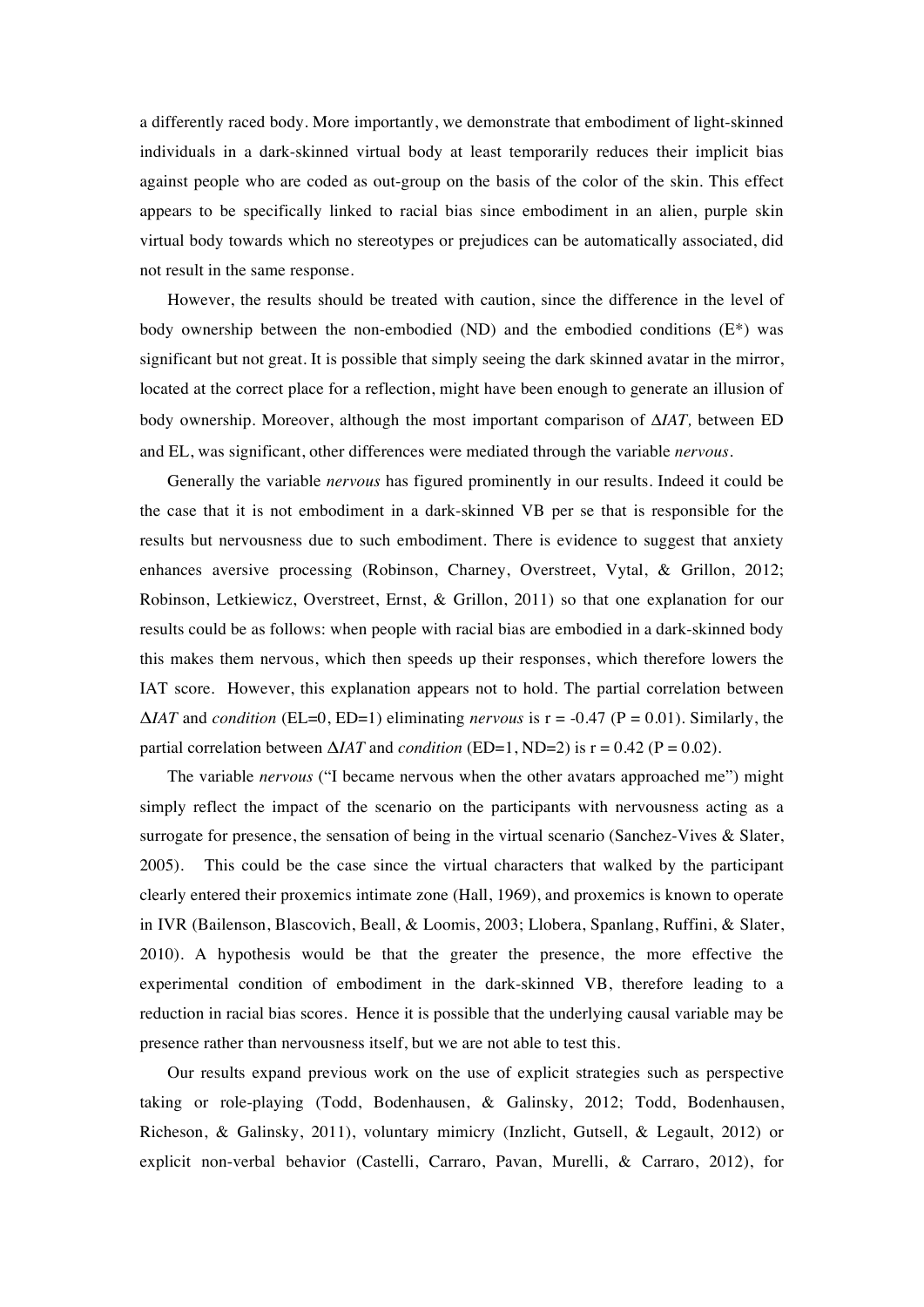reducing indices of racial bias by demonstrating that virtual embodiment can induce changes in implicit attitudes in the absence of explicit priming for perspective taking or role-playing.

Our result stands in contrast with the only previous attempt to explore whether virtual reality may change implicit attitudes in which embodiment in a Black virtual body apparently *increased* racial bias (Groom, Bailenson, & Nass, 2009). However, the issue of body ownership was not considered, there was no full body visuomotor synchrony but only correlated head movements, and the embodiment phase was very short lasting only 60-75 seconds (while it is 11.5 minutes in our study). Critically, participants were told to imagine and role-play a day in the life of the individual and were placed into a situation where the embodied individual was applying for a job, a situation that is known for race discrimination (Dasgupta, 2004). Pre-exposure to information can influence IAT scores (Blair, 2002) and we hypothesize that the increase in implicit racial bias scores found in the study of Groom et al. (2009) was due not to embodiment, but to the pre-exposure of being placed into a situation that is known for race discrimination. In our study the participants were given no task at all, except for the 5 minutes of observing their environment and virtual body, both directly by looking towards their body and in a mirror, and then watching the 12 virtual characters walk by.

Our results can also be compared with studies that examined the extent to which White participants could experience ownership over a black rubber hand (and a hand presented in video) (Farmer, et al., 2012; Maister, et al., 2013). It was found that ownership over a black rubber hand was induced through synchronous visual-tactile stimulation over the seen rubber hand and the corresponding obscured real hand, as in the normal case of the rubber hand illusion (Botvinick  $\&$  Cohen, 1998) independently of the color of the hand (black or white). However, it was also noted that based on subjective questionnaire responses the reported strength of such ownership was lower in the black compared to the white rubber hand condition, and the level of ownership of the black hand seen in video was generally very low. It was also found that the level of ownership predicted a lower post-experiment racial IAT score compared to the pre-experiment score, but that there was no difference due to the actual experimental condition. The results of the current study are consistent with this earlier work*.*  However, there are some interesting discrepancies. First, in our study there was no difference in the level of whole body ownership between the embodied conditions (EL, ED, EA) irrespective of skin color. This is probably due to the powerful effect of the first person perspective experience of the virtual body (Petkova, Khoshnevis, & Ehrsson, 2011; Slater, et al., 2010) seen both directly and in the mirror, and the synchronous visuomotor correlation between the real and virtual body movements (Gonzalez-Franco, Perez-Marcos, Spanlang, & Slater 2010; Kalckert & Ehrsson, 2012; Sanchez-Vives, Spanlang, Frisoli, Bergamasco, &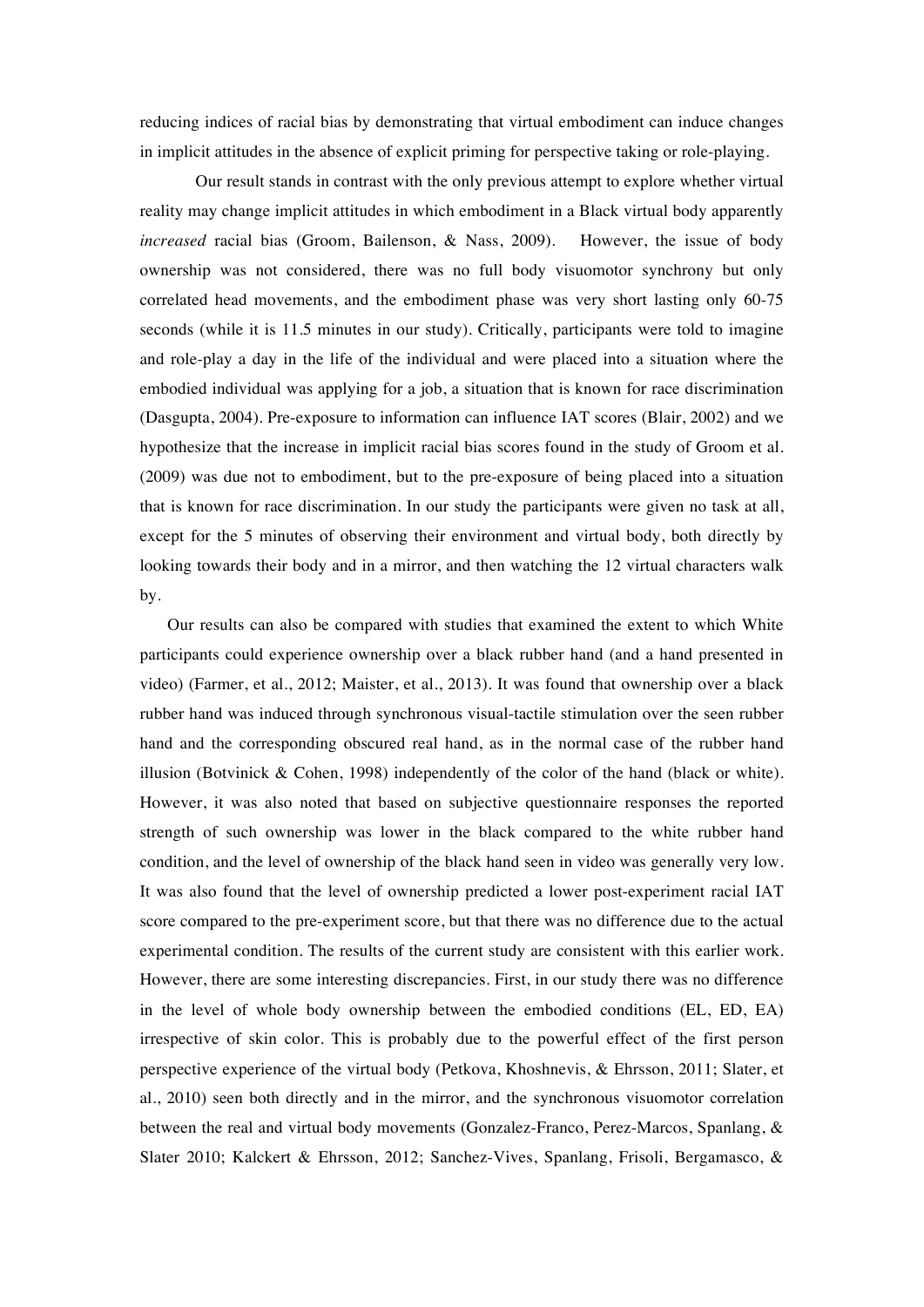Slater 2010). Second, the direct manipulation in our experiment did produce a change in IAT: actual embodiment (1PP) in a dark-skinned body was more likely to produce an IAT change than non-embodiment or embodiment in a light-skinned body (taking into account the covariate *nervous*). Third, our 'alien' (purple-skinned) condition allowed for the possibility that it was simply difference or strangeness that could account for the results rather than the specific issue of race.

How is it possible that a few minutes exposure to a dark-skinned virtual body seen from first person perspective can have an effect on something seemingly completely unrelated – essentially reaction times in classifying images and words on the basis of race? In (Kurzban, et al., 2001; Van Bavel & Cunningham, 2009) it was shown that the formation of new ingroup and out-groups based simply on pictures could lessen racial bias towards black members of the in-group. Our method provides a quite unique and novel way to temporarily transfer someone to a different in-group - and based directly on a critical aspect of the appearance of members of that group (skin color). This could be argued to be a very powerful way of transforming group affiliation. In (Richeson & Shelton, 2003) it was shown that interaction of White students with a Black confederate experimenter led to worse subsequent performance on a Stroop test compared to those who interacted with a White confederate, and that performance was correlated with a pre-experiment IAT test (greater racial bias predicting worse Stroop test performance). It was argued that the results were consistent with a resource model of executive control, where the deployment of resources involved in coping with the interracial interaction was detrimental to the performance of the Stroop task, a result that received backing in a later fMRI study (Richeson, et al., 2003). This is also consistent with the results of our study. For those in the ED condition, with their affiliation temporarily transferred to the racial out-group there could be *less* resource expended to cope with the events of the nominally out-group virtual humans walking past them, since in the ED condition these may be not be perceived as out-group.

# **5. Conclusions**

The results from our experiment, and also earlier work discussed above, shows that IVR can be used to generate an illusion of body ownership through first person perspective of a virtual body that substitutes their own body. Provided that there is no body movement this is enough to generate this illusion (Maselli & Slater, 2013). Other multisensory feedback, such as visuomotor synchrony as used in our experiment, may heighten this illusion. The main focus of interest here is that virtual bodies may have a particular 'semantics' associated with them - possibly through stereotyping. This 'body semantics' may have behavioural correlates for the participant - for example, it has been shown that being embodied in a dark-skinned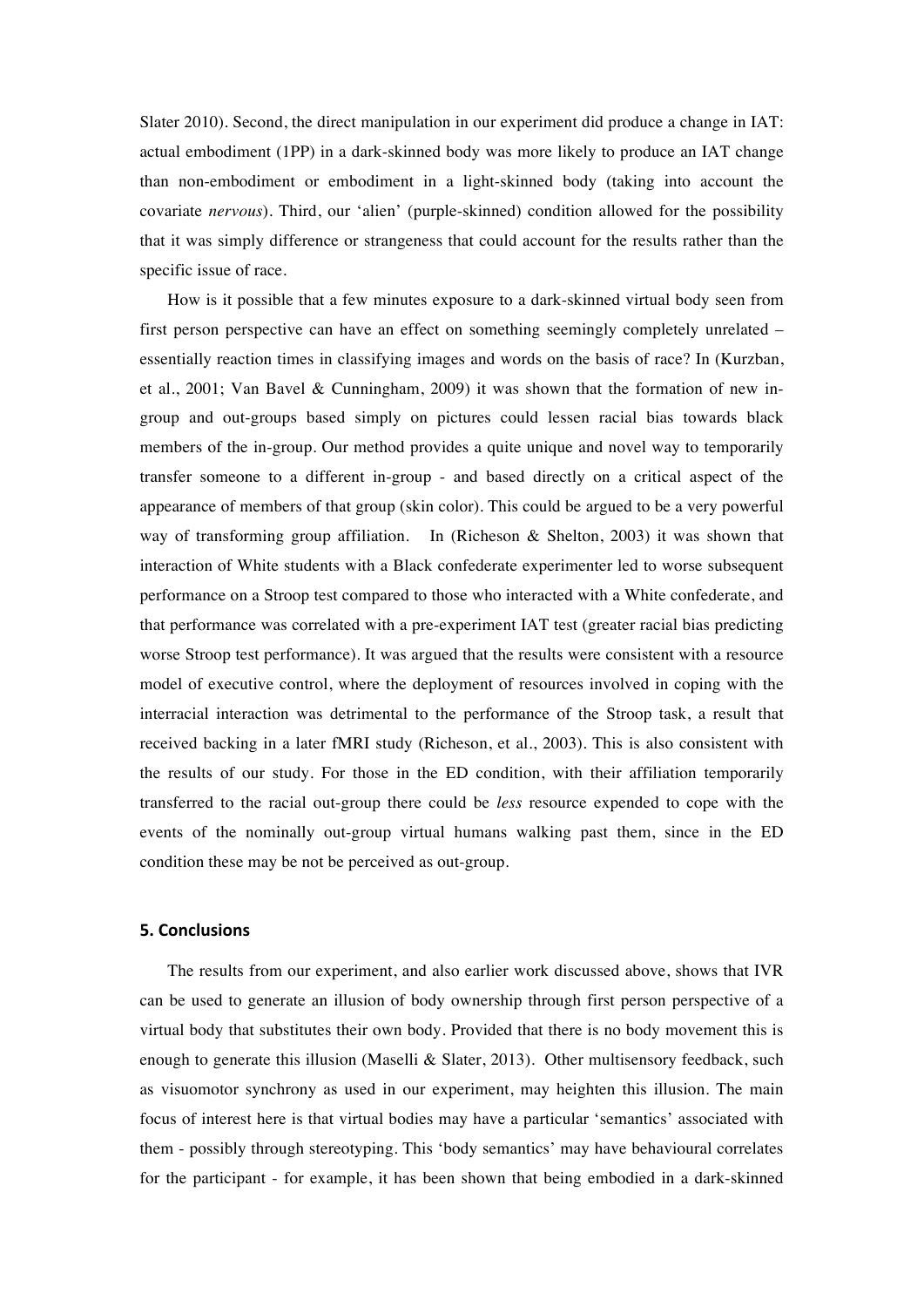casual looking virtual body leads to more expressive drumming performance than being embodied in a light-skinned formally dressed one (Kilteni, Bergstrom, & Slater, 2013). In this paper we have pointed to a further consequence of body semantics beyond a behavioural effect to a far more complex one involving apparently deep seated issues such as racial bias, with results suggesting that embodiment of light-skinned people in a dark skinned body can lead to a comparative reduction in their implicit racial bias. The next question to consider is how long this effect lasts after the experimental manipulation - whether it is short- or longlasting.

#### **Acknowledgements**

This research was supported by VERE, an Integrated Project funded under the European Seventh Framework Program, Future and Emerging Technologies (FET), Grant Agreement Number 257695, and the European Research Council project TRAVERSE (Grant Agreement Number 227985). We would like to thank Xavier Navarro and Ausias Pomes for helping with images and videos.

#### **References**

- Avenanti, A., Sirigu, A., & Aglioti, S. M. (2010). Racial bias reduces empathic sensorimotor resonance with other-race pain. *Current Biology, 20*(11), 1018-1022.
- Bailenson, J., Blascovich, J., Beall, A., & Loomis, J. (2003). Interpersonal Distance in Immersive Virtual Environments. *Personality and Social Psychology Bulletin, 29*(7), 819-833.
- Blair, I. V. (2002). The malleability of automatic stereotypes and prejudice. *Personality and Social Psychology Review, 6*(3), 242-261.
- Botvinick, M., & Cohen, J. (1998). Rubber hands 'feel' touch that eyes see. *Nature, 391*(6669), 756-756.
- Castelli, L., Carraro, L., Pavan, G., Murelli, E., & Carraro, A. (2012). The Power of the Unsaid: The Influence of Nonverbal Cues on Implicit Attitudes. *Journal of Applied Social Psychology*(DOI: 10.1111/j.1559-1816.2012.00903.x).
- Dasgupta, N. (2004). Implicit ingroup favoritism, outgroup favoritism, and their behavioral manifestations. *Social Justice Research, 17*(2), 143-169.
- Eastwick, P. W., & Gardner, W. L. (2009). Is it a game? Evidence for social influence in the virtual world. *Social Influence, 4*(1), 18-32.
- Ehrsson, H. H. (2007). The experimental induction of out-of-body experiences. *Science, 317*(5841), 1048-1048.
- Farmer, H., Tajadura-Jimenez, A., & Tsakiris, M. (2012). Beyond the colour of my skin: how skin colour affects the sense of body-ownership. *Consciousness and Cognition, 21*(3), 1242-1256.
- Gillies, M., & Spanlang, B. (2010). Comparing and evaluating real-time character engines for virtual environments. *PRESENCE: Teleoperators and Virtual Environments, 19*(2), 95-117.
- Gonzalez-Franco, M., Perez-Marcos, D., Spanlang, B., & Slater , M. (2010). *The Contribution of Real-Time Mirror Reflections of Motor Actions on Virtual Body*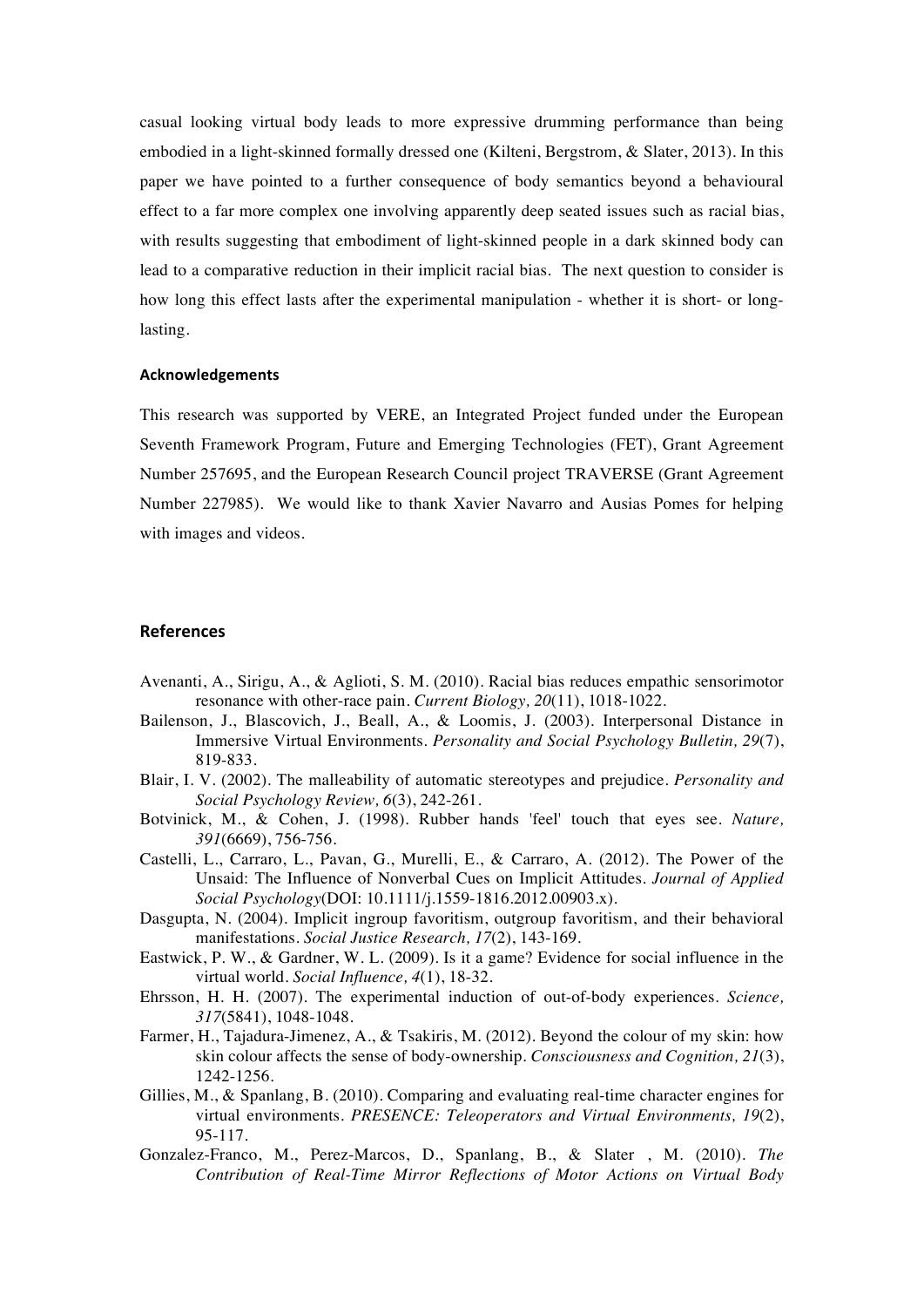*Ownership in an Immersive Virtual Environment* Paper presented at the IEEE Virtual Reality.

- Greenwald, A. G., McGhee, D. E., & Schwartz, J. L. K. (1998). Measuring individual differences in implicit cognition: The implicit association test. *Journal of Personality and Social Psychology, 74*(6), 1464.
- Greenwald, A. G., & Nosek, B. A. (2001). Health of the Implicit Association Test at age 3. *Zeitschrift f√ºr Experimentelle Psychologie, 48*(2), 85-93.
- Greenwald, A. G., Nosek, B. A., & Banaji, M. R. (2003). Understanding and using the Implicit Association Test: I. An improved scoring algorithm. *Journal of Personality and Social Psychology, 85*(2), 197.
- Groom, V., Bailenson, J. N., & Nass, C. (2009). The influence of racial embodiment on racial bias in immersive virtual environments. *Social Influence, 4*(3), 231-248.
- Hall, E. T. (1969). *The hidden dimension*: Anchor Books New York.
- Inzlicht, M., Gutsell, J. N., & Legault, L. (2012). Mimicry reduces racial prejudice. *Journal of Experimental Social Psychology, 48*(1), 361-365.
- Kalckert, A., & Ehrsson, H. H. (2012). Moving a rubber hand that feels like your own: a dissociation of ownership and agency. *Frontiers in Human Neuroscience, 6*(40), doi: 10.3389/fnhum.2012.00040.
- Kilteni, K., Bergstrom, I., & Slater, M. (2013). Drumming in immersive virtual reality: the body shapes the way we play. *Transactions on Visualization and Computer Graphics (IEEE), 19*(4), 597-605.
- Kilteni, K., Normand, J.-M., Sanchez Vives, M. V., & Slater , M. (2012). Extending Body Space in Immersive Virtual Reality: A Very Long Arm Illusion. *PLoS ONE, 7*(7), e40867.
- Kurzban, R., Tooby, J., & Cosmides, L. (2001). Can race be erased? Coalitional computation and social categorization. *PNAS 98*(26), 15387–15392.
- Lenggenhager, B., Tadi, T., Metzinger, T., & Blanke, O. (2007). Video ergo sum: Manipulating bodily self-consciousness. *Science, 317*(5841), 1096-1099.
- Llobera, J., Spanlang, B., Ruffini, G., & Slater, M. (2010). Proxemics with Multiple Dynamic Characters in an Immersive Virtual Environment *ACM Transactions on Applied Perception (TAP), 8*(1), Article 3.
- Maister, L., Sebanz, N., Knoblich, G., & Tsakiris, M. (2013). Experiencing ownership over a dark-skinned body reduces implicit racial bias. *Cognition, in press*.
- Maselli, A., & Slater, M. (2013). The building blocks of the full body ownership illusion. *Frontiers in Human Neuroscience, 7*(83).
- McCall, C., Blascovich, J., Young, A., & Persky, S. (2009). Proxemic behaviors as predictors of aggression towards Black (but not White) males in an immersive virtual environment. *Social Influence, 4*(2), 138-154.
- Normand, J. M., Giannopoulos, E., Spanlang, B., & Slater, M. (2011). Multisensory Stimulation Can Induce an Illusion of Larger Belly Size in Immersive Virtual Reality. *PLoS ONE, 6*(1), e16128. doi:16110.11371/journal.pone.0016128.
- Petkova, V. I., & Ehrsson, H. H. (2008). If I Were You: Perceptual Illusion of Body Swapping. *PLoS ONE, 3(12): e3832. doi:10.1371/journal.pone.0003832*.
- Petkova, V. I., Khoshnevis, M., & Ehrsson, H. H. (2011). The perspective matters! Multisensory integration in ego-centric reference frames determines full-body ownership. *Frontiers in Psychology, 2*, Article 35.
- Richeson, J. A., Baird, A. A., Gordon, H. L., Heatherton, T. F., Wyland, C. L., Trawalter, S., et al. (2003). An fMRI investigation of the impact of interracial contact on executive function. *Nature Neuroscience, 6*(12), 1323-1328.
- Richeson, J. A., & Shelton, J. N. (2003). When Prejudice Does Not Pay Effects of Interracial Contact on Executive Function. *Psychological Science, 14*(3), 287-290.
- Robinson, O. J., Charney, D. R., Overstreet, C., Vytal, K., & Grillon, C. (2012). The adaptive threat bias in anxiety: Amygdala, Äìdorsomedial prefrontal cortex coupling and aversive amplification. *Neuroimage, 60*(1), 523–529.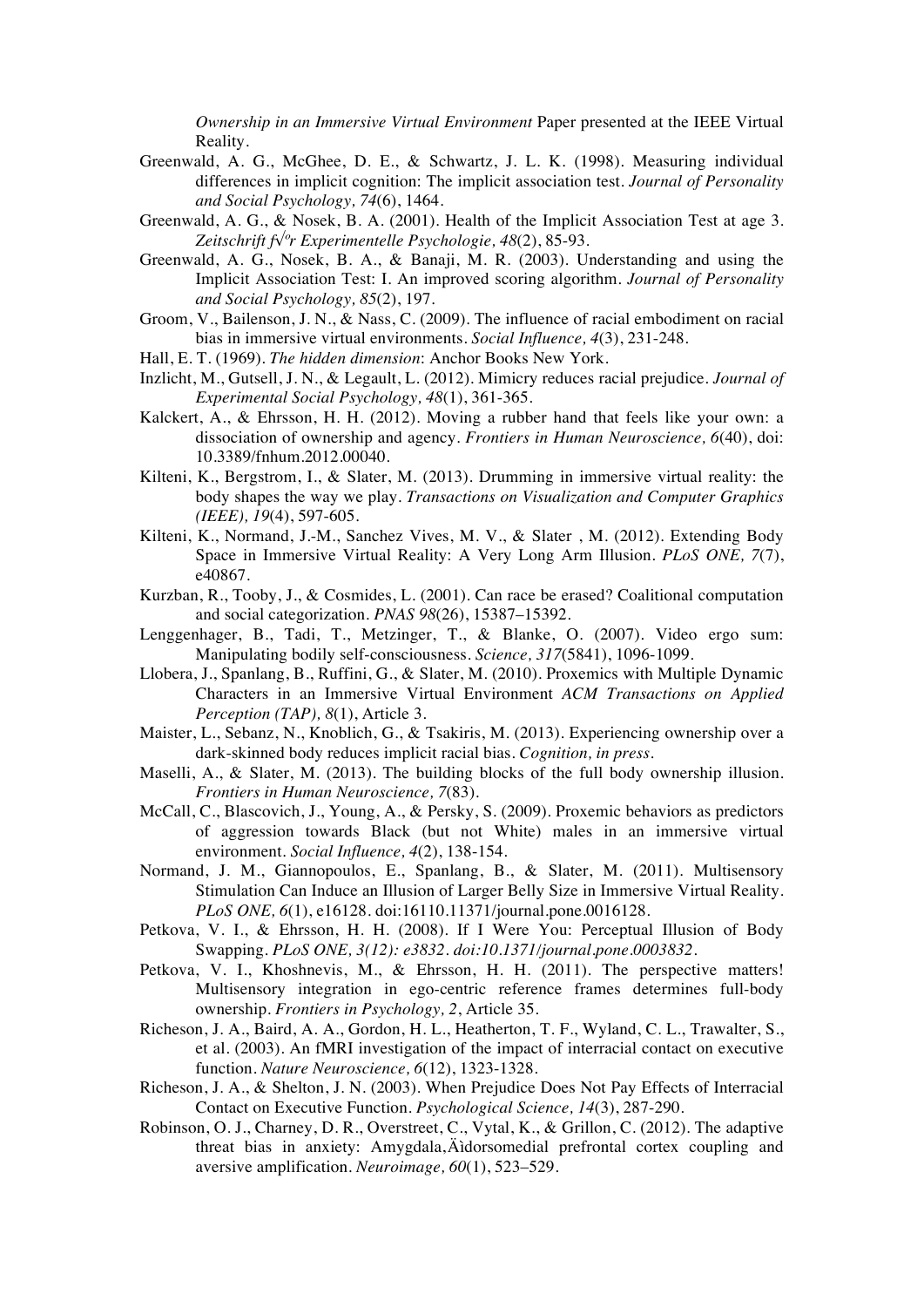- Robinson, O. J., Letkiewicz, A. M., Overstreet, C., Ernst, M., & Grillon, C. (2011). The effect of induced anxiety on cognition: threat of shock enhances aversive processing in healthy individuals. *Cognitive, Affective, & Behavioral Neuroscience, 11*(2), 217-227.
- Sanchez-Vives, M. V., & Slater, M. (2005). From Presence to Consciousness through Virtual Reality. *Nature Reviews Neuroscience, 6*(4), 332-339.
- Sanchez-Vives, M. V., Spanlang, B., Frisoli, A., Bergamasco, M., & Slater , M. (2010). Virtual hand illusion induced by visuomotor correlations. *PLoS ONE, 5*(4), e10381, doi:10310.11371/journal.pone.0010381.
- Slater, M., Spanlang, B., Sanchez-Vives, M., & Blanke, O. (2010). First person experience of body transfer in virtual reality. *PLoS ONE, 5*(5), e10564. doi:10510.11371/journal.pone.0010564.
- Tecchia, F., Carrozzino, M., Bacinelli, S., Rossi, F., Vercelli, D., Marino, G., et al. (2010). A flexible framework for wide-spectrum vr development. *Presence: Teleoperators and Virtual Environments, 19*(4), 302-312.
- Todd, A. R., Bodenhausen, G. V., & Galinsky, A. D. (2012). Perspective-taking combats the denial of intergroup discrimination. *Journal of Experimental Social Psychology, 48*(3), 738-745.
- Todd, A. R., Bodenhausen, G. V., Richeson, J. A., & Galinsky, A. D. (2011). Perspective taking combats automatic expressions of racial bias. *Journal of Personality and Social Psychology, 100*(6), 1027-1042.
- Van Bavel, J. J., & Cunningham, W. A. (2009). Self-categorization with a novel mixed-race group moderates automatic social and racial biases. *Personality and Social Psychology Bulletin, 35*(3), 321-335.
- van der Hoort, B., Guterstam, A., & Ehrsson, H. H. (2011). Being Barbie: the size of one's own body determines the perceived size of the world. *PLoS ONE, 6*(5), e20195. doi:20110.21371/journal.pone.0020195.
- Yee, N., & Bailenson, J. N. (2007). The Proteus effect: Self transformations in virtual reality. *Human Communication Research, 33*(3), 271-290.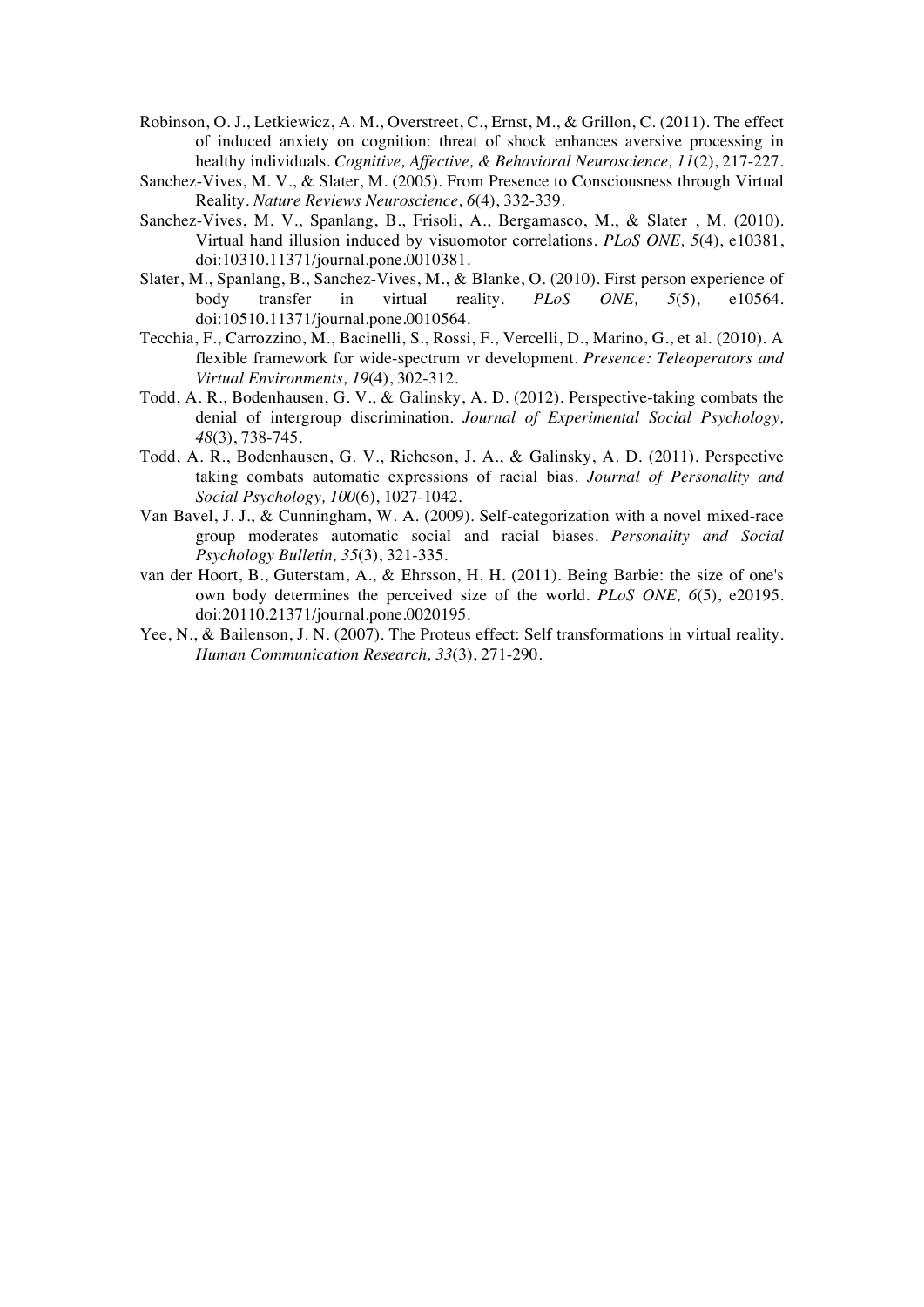## **Figures**

Fig. 1 - The virtual body and scenario. (a) The light-skinned virtual body (EL) as seen in the mirror. (b) The dark-skinned virtual body (ED) in the mirror and directly. (c) The purpleskinned body (EA) as seen in the mirror. (d) A dark-skinned virtual character walks by - the first person viewpoint and corresponding view in the mirror for the ED condition. (e) A participant wearing the HMD and body tracking suit.

Fig. 2 - Bart chart showing means and standard errors of average embodiment questionnaire score by condition. The average embodiment score is obtained as  $(Q1 + 6 - Q4)/2$ . Q1 (*mybody*) affirms body ownership and Q4 (*notme*) denies it through affirming that the virtual body was 'not me' (Table 1).

Fig. 3 - Bar chart showing means and standard errors of Δ*IAT* by condition.

Fig. 4 - Scatter diagram of Δ*IAT* by *nervous* for each condition. For EL the slope is positive but not significantly different from 0 ( $\mathbb{R}^2 = 0.03$ , P = 0.57). For the remainder the slopes are negative with significance levels ED  $R^2 = 0.39$ , P = 0.014; ND  $R^2 = 0.30$ , P = 0.035; and for EA  $\mathbb{R}^2 = 0.19$ , P = 0.109. In each case the residual errors are compatible with normality (for EL Shapiro-Wilk P = 0.16, and for the others all P > 0.94). ANCOVA of Δ*IAT* on *condition* with *nervous* as the covariate shows a negative slope for nervous ( $P = 0.002$ ) and with ED having a significantly lower intercept than EL ( $P = 0.009$ ) but no other significant differences, with  $R^2 = 0.20$ . P = 0.30 for normality of residuals, Shapiro-Wilk. Partial  $\eta^2 = 0.12$  for ED and 0.16 for nervous, and negligible  $(< 0.034)$  for the other cases.